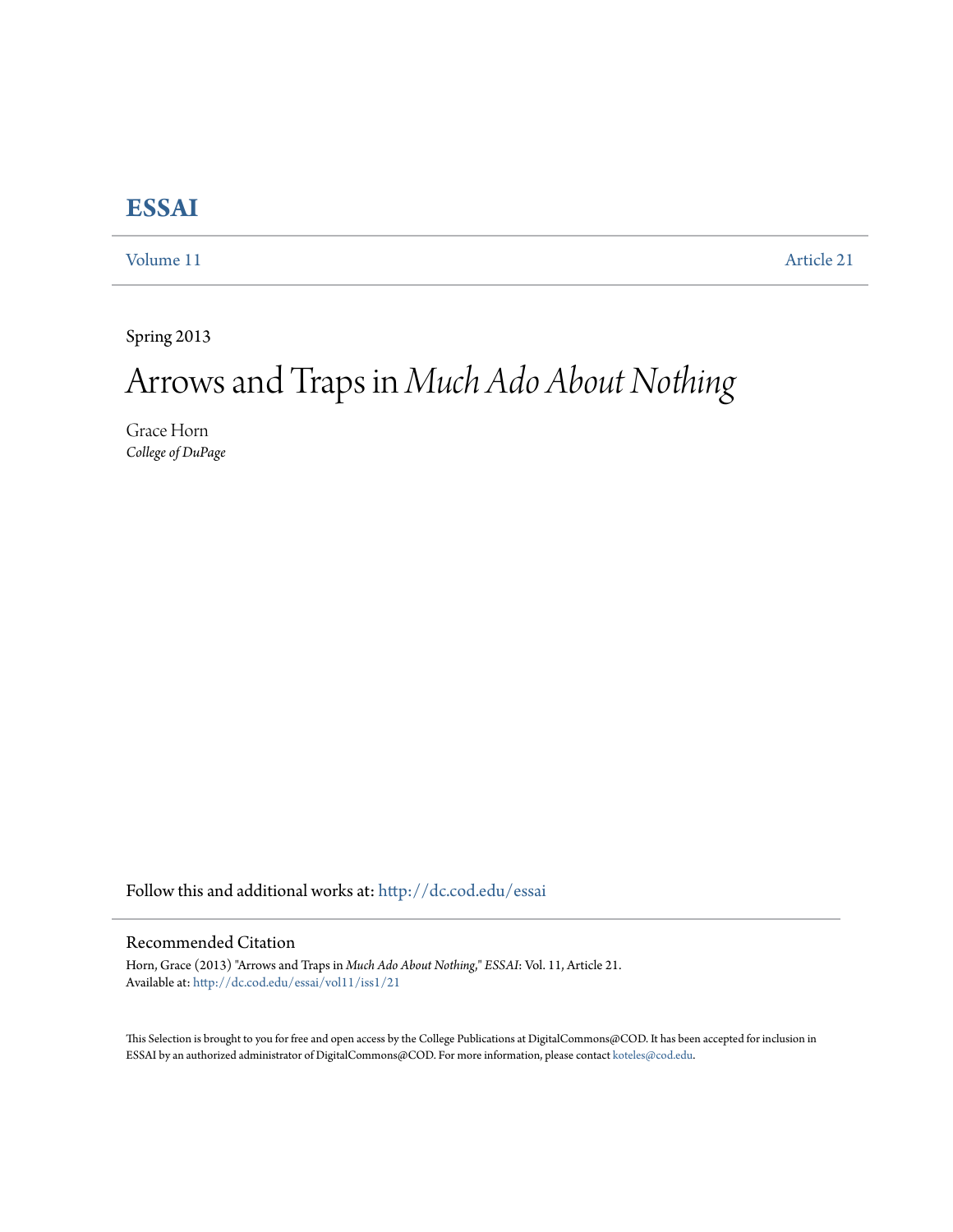Arrows and Traps in *Much Ado About Nothing* 

by Grace Horn

(English 1102)

n the play, *Much Ado about Nothing*, by William Shakespeare, Beatrice and Benedick's relationship is not as strong as Hero and Claudio's relationship. Most of the characters in the play Lare in romantic relationships and some seem destined to fail. A good relationship is based on In the play, *Much Ado about Nothing*, by William Shakespeare, Beatrice and Benedick's relationship is not as strong as Hero and Claudio's relationship. Most of the characters in the plat are in romantic relationships and soon burns itself out.

Beatrice is a strong-willed woman. In the beginning of the play, she is happy being single and would never consider being a married woman. At the beginning of Act I, Beatrice has been arguing with Benedick about love. Benedick argues to Beatrice that he is not simply looking to woo a lady, and that he does not have as hard a heart as she insists. In reply to Benedick, Beatrice says, "A dear happiness to women. They would else have been troubled with a pernicious suitor. I thank God and my cold blood I am of your humor for that. I had rather hear my dog bark at a crow than a man swear he loves me" (Shakespeare 15). This quote shows that Beatrice has no interest in Benedick, and is quite content where she is. She is enjoying being single and no matter how hard Benedick tries to court her, he is not going to win over her heart. Beatrice does not see herself being committed to anyone else in her lifetime, and she is happy to admit that. In *Much Ado about Nothing: A Modern Perspective*, Gail Kern Paster says, "If betrayal is the universal fate of the married, it is no wonder that Beatrice regards marriage as a form of repentance" (216). Paster points out the fact that Beatrice is afraid of marrying and thinks of it as a problem. She is one of the only women that is not married. She refuses to get married until the very end of the play and is uncompromising towards the thought of getting married because she is afraid of commitment; she thinks it will lead to unfaithfulness as demonstrated by the set up of Hero and how it ruined her marriage relationship with Claudio.

Beatrice's relationship with Benedick is very rocky throughout the play, they don't seem to agree on anything with regards to relationships or marriage, and they even have differing opinions on the other characters in the play. When Benedick sees Beatrice, the tension stirs and an argument almost always erupts. The two fight at every chance that occurs, and they hold disagreeing opinions. This doesn't make for a particularly healthy relationship because that only adds to the tension. This tension can be seen in their actions towards each other throughout most of the play. Paster agrees and does not believe that Beatrice and Benedick are a compatible match. Paster says, "Beatrice and Benedick are given the function in this play of wittily enacting for our benefit the conventional postures of mutual antagonism so that their eventual union will seem both to ratify the irrational force of desire (no matter how it is brought into being) and to dissolve the larger social tensions exemplified by their mutual mistrust" (220). Throughout the play, they continually point out each other's faults and pick fights with each other. When they ultimately marry, their future relationship is sure to be full of tension.

In contrast, Claudio is able to win over Hero's heart at first sight. After Claudio first comes to Leonato's home and lays eyes on Hero, they instantly fall in love. Claudio says, "In mine eye she is the sweetest lady that ever I looked on" (Shakespeare 17). Claudio is instantly awestruck by Hero, which is contradictory to how Benedick feels for Beatrice. Although Benedick and Beatrice seem to be somewhat "friendly" towards each other throughout the play, as they talk and spend time together, they do not have the instant spark that Hero and Claudio feel. They do not realize their true love for each other until they overhear conversations between other groups of people and finally Benedick

1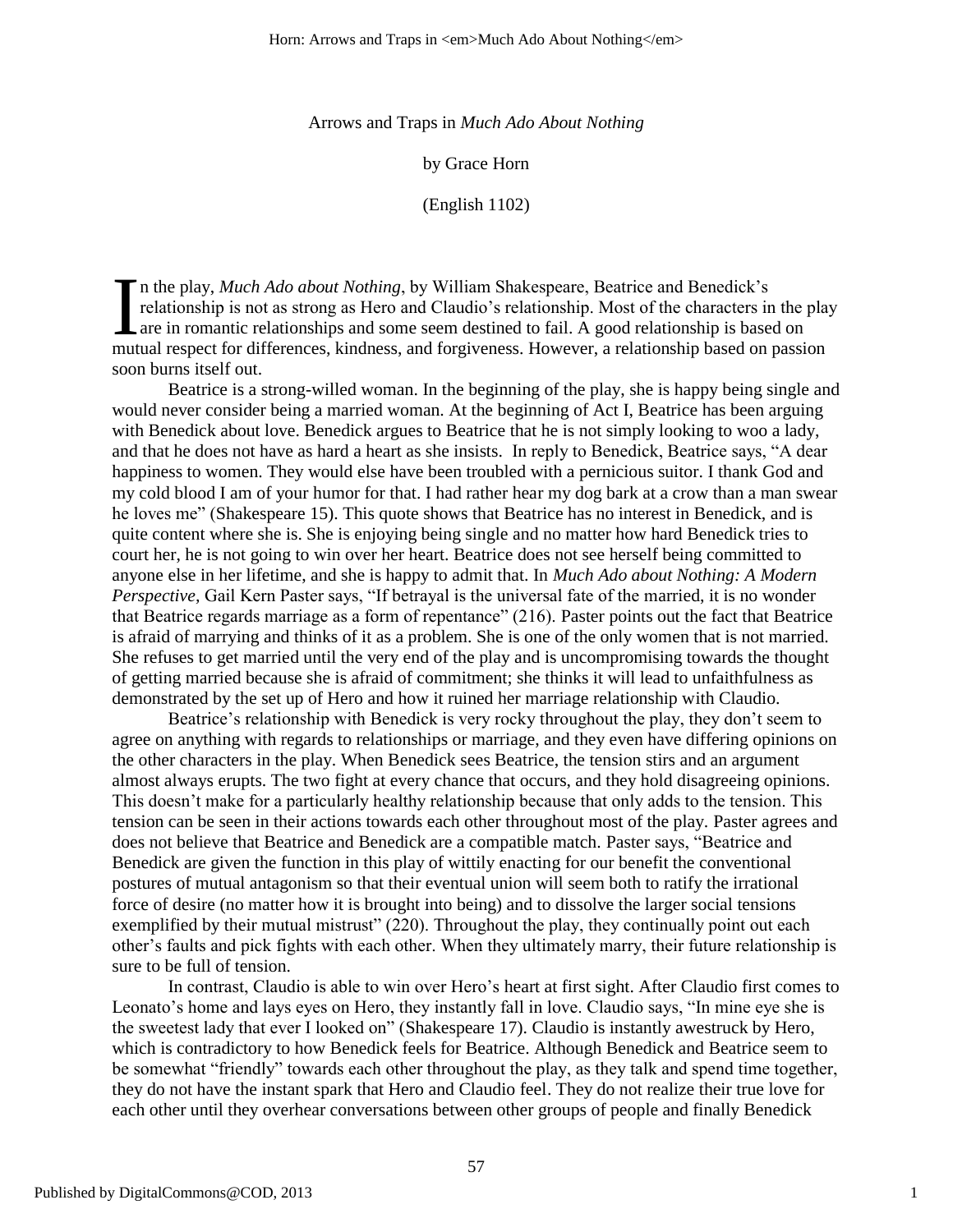proposes at Hero and Claudio's second wedding. B. K. Lewalski says, "Claudio fits the pattern of Bembo's typical 'young' lover who acts primarily in terms of sense knowledge...and is moved by desire and passion..." (246). This quote by Lewalski is showing that Claudio acts on his emotions. This demonstrates that Hero and Claudio's relationship is more stable, because he is not naïve and he knows what he wants in a relationship. He knows what he is looking for in a woman and when he finds Hero, he is passionate about her and pursues the relationship with her.

Every relationship is going to have its bumps in the road, but the relationship between Hero and Claudio seems to be much healthier than the relationship between Beatrice and Benedick because Hero and Claudio fall in love on their own. Beatrice and Benedick are tricked into falling in love by many different characters in the play at different times. An example of this is after Beatrice overhears a conversation by Hero and Ursula. The two women leave to get ready for supper and Hero whispers to Ursula, "If it prove so, then loving goes by haps; Some Cupid kills with arrows, some with traps" (Shakespeare 91). Hero and Ursula are setting Beatrice and Benedick up, trapping them, into falling in love. Beatrice and Benedick do love each other, but it takes overhearing other people's conversations about how much the other loves them to admit their true feelings. If two people need to overhear someone else talking about them to realize how they really feel, then are those feelings really genuine? In *The Friendly Shakespeare: A Thoroughly Painless Guide to the Best of the Bard,* Norrie Epstein says, "Tricked by friends into admitting their love, Beatrice and Benedick at last reluctantly do so, with Benedick's grudging offer to marry Beatrice 'out of pity'" (89). Epstein is noting how Benedick courts Beatrice the whole play, and then decides to marry her because he feels bad that all the other women are married and she isn't. Also, he overhears conversations and realizes that she truly loves him, even if his feelings aren't as strong as his might be for her, he decides to make the commitment to marry her. They weren't truly in love until they are tricked into falling in love with each other; this is no way to have a true relationship because it doesn't show that the real feelings are there.

Being tricked into falling in love isn't going to build a strong relationship. Love is meant to happen naturally and considering how much Beatrice and Benedick argue, their relationship in the future won't be as strong as Hero and Claudio's is. David Bevington makes a good point and states that "Beatrice and Benedick have been playing the game of verbal abuse for so long that they scarcely remember how it started -- perhaps as a squaring off between the two intelligences worthy of contending with each other, perhaps as a more profoundly defensive reaction of two sensitive persons not willing to part lightly with their independence. They seem to have had a prior relationship with each other that ended unhappily" (217). This is a good point: if Beatrice and Benedick possibly had a relationship in the past and ended for any reason, then this doesn't predict a healthy relationship in the future. However, the relationship between Hero and Claudio is a lot more stable because they haven't had that period of being together and ending their relationship. Beatrice and Benedick argue a lot and that doesn't indicate a stable relationship. Hero and Claudio know their love is true because they weather many storms, including the framing of Hero by Don John, a fake death of Hero, and Benedick's disapproval of their love at the beginning of the play. They still end up getting married and love each other as deeply as they did before Hero's staged death. This is seen when Hero unmasks at their second wedding and Claudio is overjoyed at the sight of her. He can't believe that it is "another Hero" and they get married right away (193). This illustrates that their love is still as strong for each other as it was before.

Beatrice and Benedick, however, do have strong feelings for each other and Benedick would do anything for Beatrice. In Act 4, Beatrice makes a harsh request of Benedick. Beatrice asks Benedick to "kill Claudio" (Shakespeare 143). With Benedick and Claudio being friends, this is not a simple task for Benedick to accomplish. However, he loves Beatrice so much that he says he will "challenge him" despite how much it will hurt him to do so (144). Norrie Epstein says, "Throughout the play…it's obvious to everyone but themselves that they are drawn to each other" (89). Other